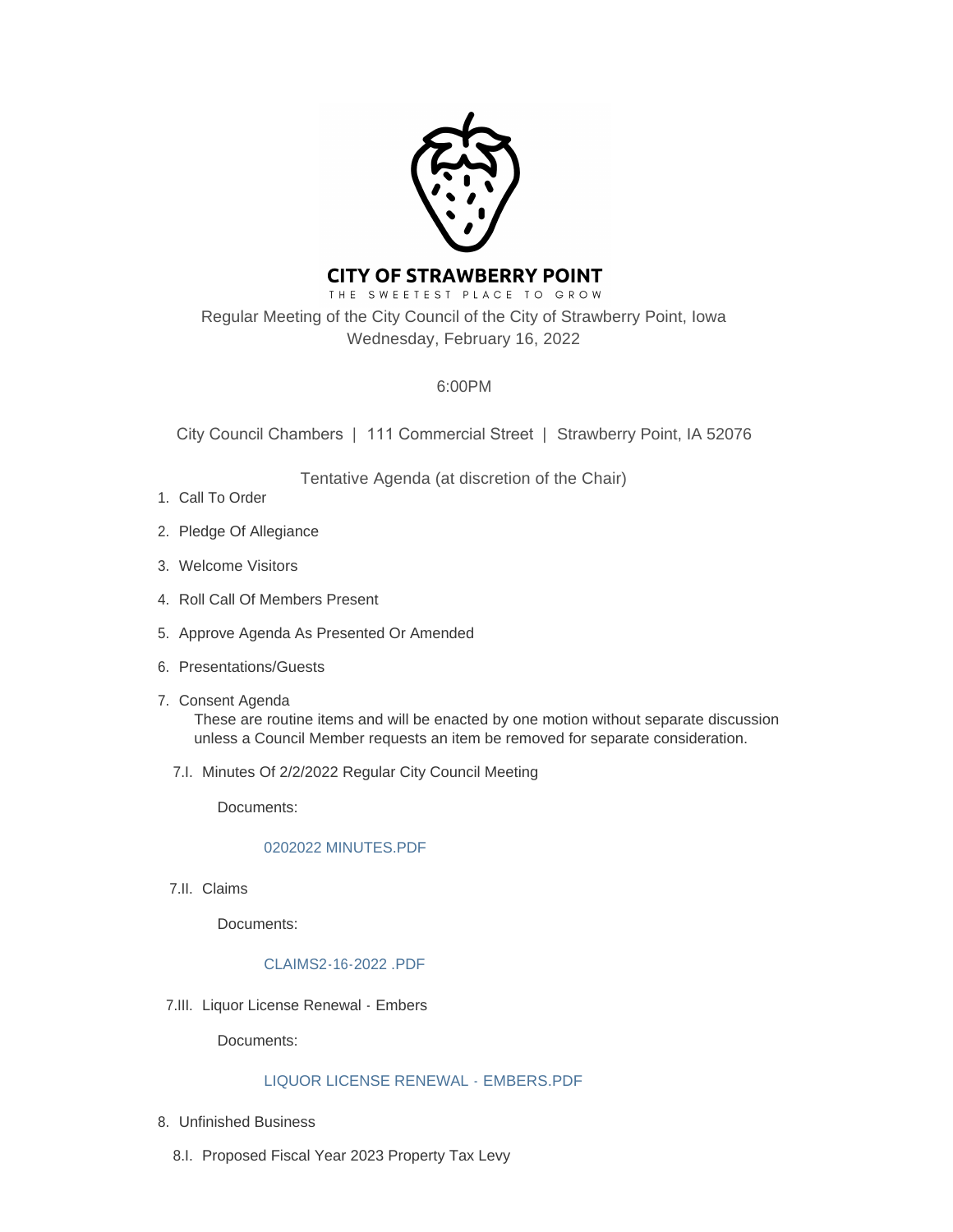#### 8.I.i. Public Hearing

Documents:

## [NOTICE OF MAX LEVY HEARING - REVISED.PDF](http://www.strawberrypt.com/AgendaCenter/ViewFile/Item/458?fileID=491)

8.I.ii. Resolution Approving The Maximum Tax Dollars From Certain Levies For The City's Proposed Fiscal Year 2022-2023 Budget

Documents:

## [RES MAX LEVY.PDF](http://www.strawberrypt.com/AgendaCenter/ViewFile/Item/460?fileID=492)

8.II. Resolution Setting Date Of Public Hearing For FY2023 Budget Proposal

Documents:

[SETTING HEARING DATE FOR BUDGET ADOPTION.PDF](http://www.strawberrypt.com/AgendaCenter/ViewFile/Item/459?fileID=493) [BUDGET PROPOSAL HEARING NOTICE.PDF](http://www.strawberrypt.com/AgendaCenter/ViewFile/Item/459?fileID=494)

8.III. Resolution Amending Agreement With Demmer Architecture, Inc.

Documents:

#### [RES DEMMER PHASE 2AMEND.PDF](http://www.strawberrypt.com/AgendaCenter/ViewFile/Item/575?fileID=497) [G802-2017 - FINAL - 001PDF.PDF](http://www.strawberrypt.com/AgendaCenter/ViewFile/Item/575?fileID=498)

8.IV. Credit Card Processing

Documents:

## [PSN COMPARISON.PDF](http://www.strawberrypt.com/AgendaCenter/ViewFile/Item/578?fileID=501)

8.V. Automated Traffic Enforcement Mid-Year Review

Documents:

## [ATE FAQ.PDF](http://www.strawberrypt.com/AgendaCenter/ViewFile/Item/574?fileID=496)

- 9. Information
	- 9.I. Park Board Priorities

Documents:

## [PARK BOARD WISH LIST.PDF](http://www.strawberrypt.com/AgendaCenter/ViewFile/Item/552?fileID=499)

9.II. Library Board Minutes - January 17, 2022 (Draft)

Documents:

## [MX-3071\\_20220209\\_164401.PDF](http://www.strawberrypt.com/AgendaCenter/ViewFile/Item/569?fileID=487)

9.III. January 2022 Delinquent Account List

Documents: